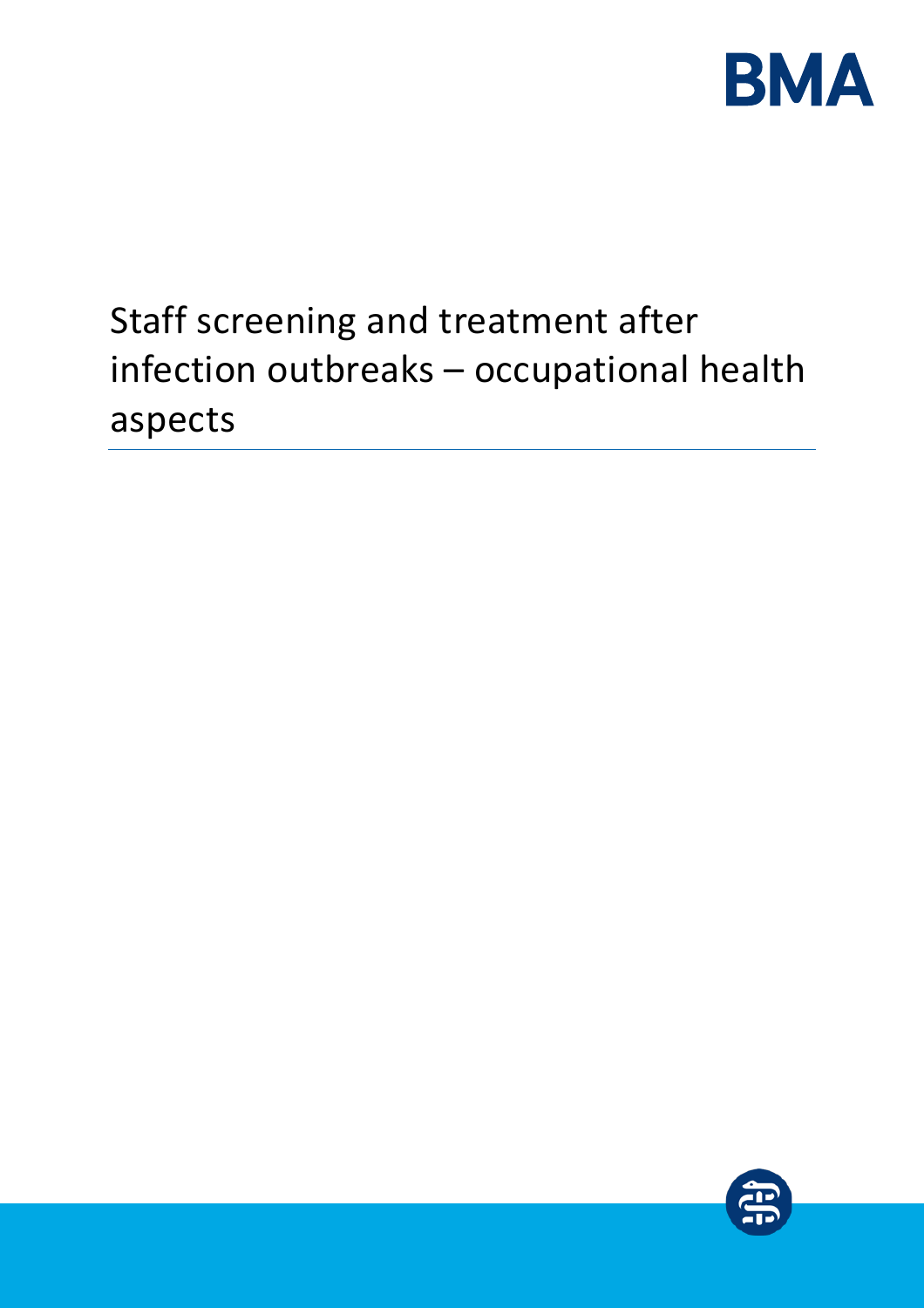#### **Staff screening and treatment after infection outbreaks – occupational health aspects**

This guidance is aimed at occupational health practitioners involved in managing an outbreak of infectious disease.

Screening of healthcare workers, including medical staff, through microbiological testing of samples as part of the investigation and management of an infection outbreak, may occasionally be advised by an OCT (outbreak control team) as a control measure. This may cause understandable concern on the part of healthcare workers in relation to the occupational health and employment implications of test results. This document summarises the ethical principles and legal framework that apply.

Outbreaks of infection may arise in hospitals, residential institutions and in the community and can cause significant morbidity and mortality in vulnerable patients/residents. The rapid systematic management of outbreaks following an agreed outbreak plan and supported by detailed outbreak investigation are important ways of reducing the impact of the infection<sup>1</sup>. Prompt establishment of an OCT coupled with early communication and the rapid institution of control measures are the most effective ways of restricting the extent of outbreaks to minimise morbidity and mortality<sup>2</sup>. Investigation of outbreaks can occasionally include staff screening using microbiological tests. Control measures can include decolonisation treatment of staff and/or chemoprophylaxis with antimicrobial agents. Occupational health services may be involved in administering these tests and treatments.

An infection outbreak may be defined as<sup>2</sup>:

- An incident in which two or more people experiencing a similar illness are linked in time or place
- A greater than expected rate of infection compared with the usual background rate
- A single case for certain rare diseases for example diphtheria, botulism, rabies and viral haemorrhagic fever
- A suspected, anticipated or actual event involving microbial contamination of food or water

In outbreaks of infection the protection of public health takes priority over all other considerations<sup>2</sup>. The primary objective in outbreak management is to protect public health by identifying the source of infection and implementing control measures to prevent further spread or recurrence of the infection. Responsibility for managing outbreaks is shared by all members of the OCT. The OCT are required to give due consideration to its responsibilities in supporting investigations which may give rise to legal proceedings, for example, under the Corporate Manslaughter and Corporate Homicide Act 2007, the Food Safety Act 1990 and associated regulations, and the Health and Safety at Work Act 1974 and associated regulations.

The possible membership of an OCT is at appendix one<sup>1,2</sup>. OCTs are likely to be similarly constituted to hospital infection control committees<sup>3</sup>. It is important that senior professionals and decision makers from relevant disciplines should be represented. This usually includes the presence of a consultant occupational physician on the OCT to advise on the occupational health aspects of any decision to screen and/or treat staff.

All activities and decisions of the OCT should be underpinned by a suitable and sufficient risk assessment. The risk assessment should be agreed by members of the OCT and regularly reviewed. It should be evidence-based, taking into account all relevant information and any available local policy and/or outbreak specific national guidance. A communications strategy will be agreed by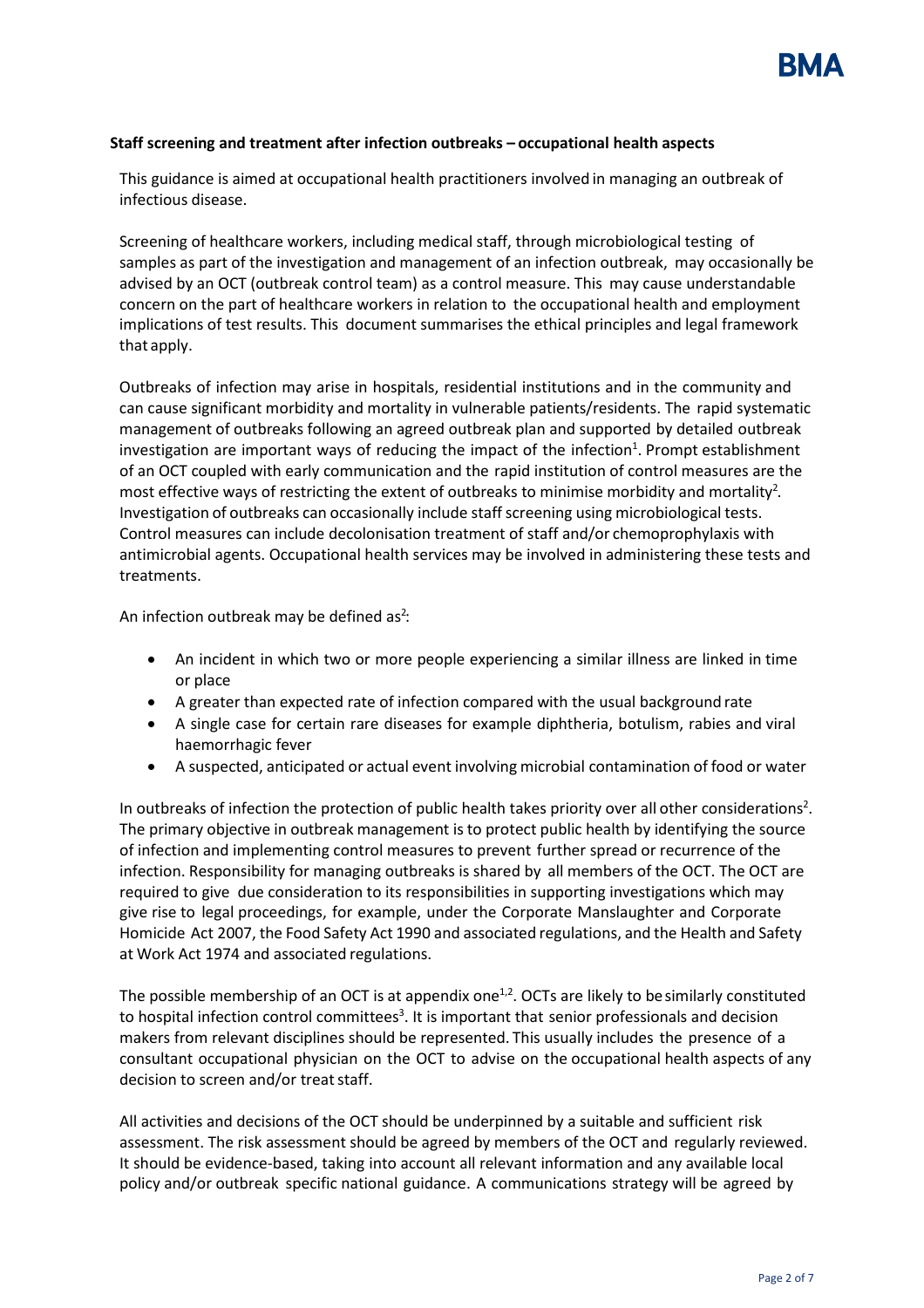

the OCT and reviewed regularly. Effective communication with all stakeholders, including affected healthcare workers, is important. Occupational health practitioners must ensure that the control measures which arise from the risk assessment, and which are implemented by occupational health services, are evidence based and comply with the requirements of all relevant legislation in terms of confidentiality, consent and medical effectiveness.

If, following an evidence review and risk assessment, screening and/or treatment of staff is felt to be a proportionate measure by the OCT, then a screening/treatment strategy needs to be considered, agreed and communicated to affected staff. The strategy should take the following into account:

- Who to screen (based on an agreed definition of exposure or contact)
- When to screen (based on an agreed timing window for screening the group and also if samples are taken pre-shift or during the shift)
- How to screen (agreed sampling method and site of swabs)
- Where to screen (workplace or occupational health department)
- Which test (based on an agreed microbiological test)
- Who will undertake the sampling (occupational health, self or colleagues)
- How results (both negative and positive) will be communicated to affected staff, ensuring appropriate confidentiality
- How outcomes, in terms of fitness to practise, will be shared with the OCT and line management
- How positive results are managed; considering the need for any decolonisation/treatment; if advised, which antimicrobials, what dose andduration of treatment; if exclusion from clinical work is advised and if so, for how long; any need for follow-up screening and, if so, when and how; and also appropriate information sharing with the individual's GP about results and treatment.

The HSWA 1974 (Health and Safety at Work Act 1974) is the primary overarching legislation covering occupational health and safety in the UK. It sets out the general duties that employers have towards employees and also to members of the public, which in a healthcare setting includes patients/residents as well as visitors to hospitals/residential settings. These duties are qualified in the act by the principle; 'so far as reasonably practicable'. Section seven of the HSWA 1974 applies to employees. There is a legal duty on employees to take reasonable care to protect the health and safety of themselves and others who may be affected by their work activities. Thisincludes cooperating and complying with management policies and procedures. Under the HSCA 2008 (Health and Social Care Act 2008) the government published a specific code of practice for the prevention and control of healthcare-associated infection. One of the aims of the HSCA 2008 is to reduce health care associated infections. A summary of relevant health and safety legislation is set out in appendix two and a summary of the HSCA 2008 code of practice relating to healthcare-associated infections is at appendix three.

In addition, doctors and nurses have ethical obligations set out by the GMC<sup>4</sup> and the NMC<sup>5</sup>. 'Good Medical Practice' states that doctors 'must make the care of patients their first concern' and 'must protect and promote the health of patients and thepublic'. The NMC code states that nurses 'must take all reasonable personal precautions to avoid any potential health risks to colleagues, people receiving care and the public'.

The DPA (Data Protection Act) second principle states that employers must not process personal health data without a clear purpose. The Employment Practices Code<sup>6</sup> issued with the DPA states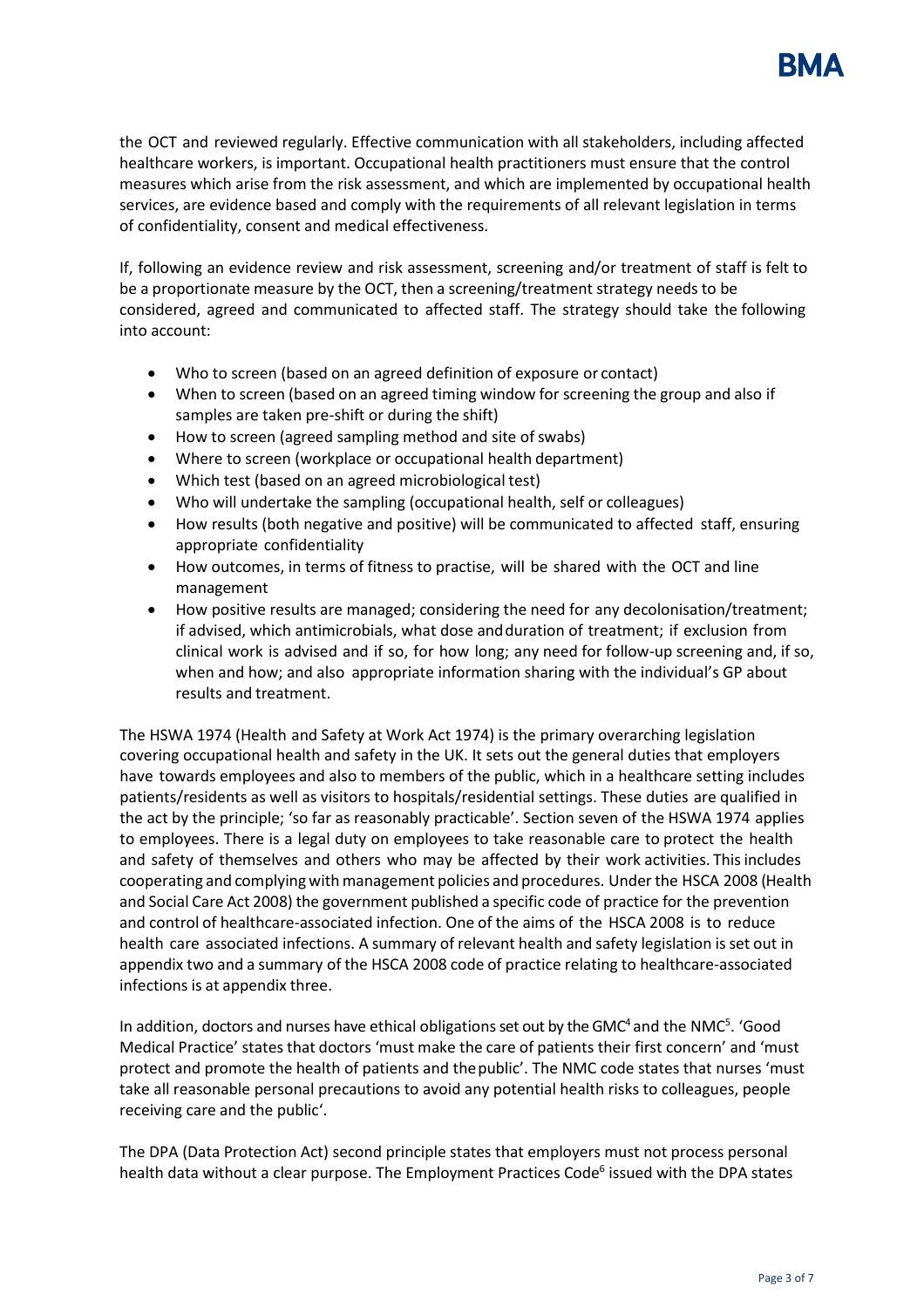

that managers should not have access to more information about a worker's health than is necessary to carry out management responsibilities. As far as possible information provided to managers should be confined to that necessary to establish fitness for work, rather than consist of more general medical details. These principles of confidentiality apply to health screening conducted in the context of an outbreak of infection.

#### **REFERENCES:**

- 1. National Guidelines on the Management of Outbreaks of Norovirus Infection in Healthcare Settings. Prepared by the Viral Gastroenteritis Subcommittee of the Scientific Advisory Committee of the National Diseases Surveillance Centre (December 2003)
- 2. Communicable Disease Outbreak Management Operational Guidance. Public Health England. Gateway number 2014252 (August 2014) 3. The Management and Control of Hospital Acquired Infection in Acute NHS Trustsin England. Report by the Comptroller and Auditor
- General. National Audit Office HC 230 Session (17 February 2000) London, The Stationary Office 4. Good Medical Practice, GMC available at[: http://www.gmc-uk.org/guidance/good\\_medical\\_practice.asp](http://www.gmc-uk.org/guidance/good_medical_practice.asp)
- 5. The Code Professional Standards of Practice and Behaviour for Nurses and Midwives, NMC available a[t https://www.nmc.org.uk/globalassets/sitedocuments/nmc-publications/nmc-code.pdf](https://www.nmc.org.uk/globalassets/sitedocuments/nmc-publications/nmc-code.pdf)<br>6. Data Protection Act Employment practices co
- practices code; [https://ico.org.uk/media/for](https://ico.org.uk/media/for-organisations/documents/1064/the_employment_practices_code.pdf)[organisations/documents/1064/the\\_employment\\_practices\\_code.pdf](https://ico.org.uk/media/for-organisations/documents/1064/the_employment_practices_code.pdf) .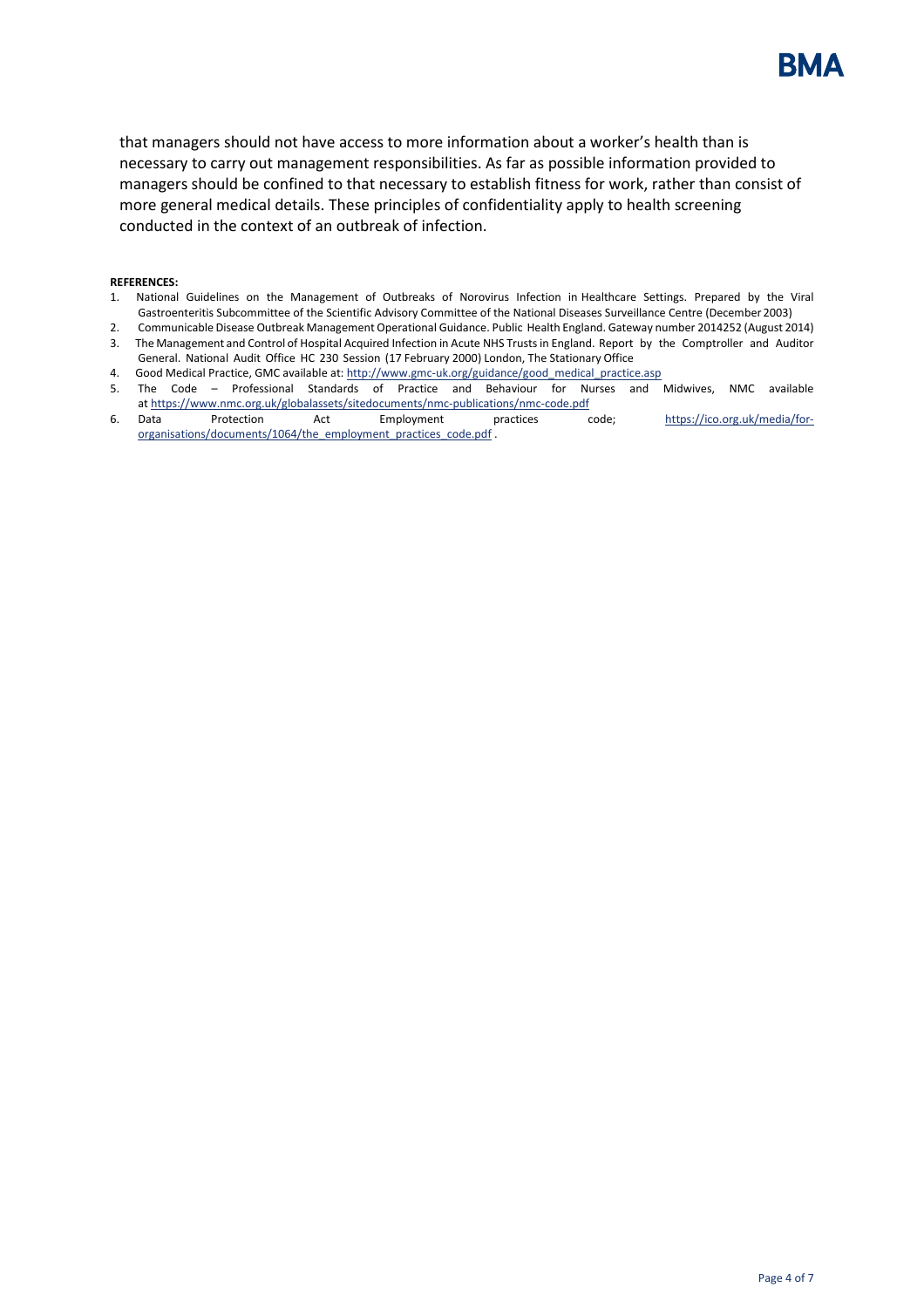# **APPENDIX ONE**

# **Possible Membership of the OCT (outbreak control team**

Membership of the OCT will vary according to the nature or circumstances of the outbreak.

Members could include the following:

- Consultant in communicable disease control/health protection or consultant epidemiologist (Public Health England), likely to chair and lead the OCT
- Consultant microbiologist
- Infection control nurse
- Public health physician
- Chief executive or senior representative
- Consultant medical staff
- Senior nurse manager
- Consultant occupational physician
- Senior occupational health nurse
- Domestic services manager
- Communications/press officer
- Other relevant staff considered necessary, for example, health and safety officer, clinical risk manager, consultant in infectious diseases etc.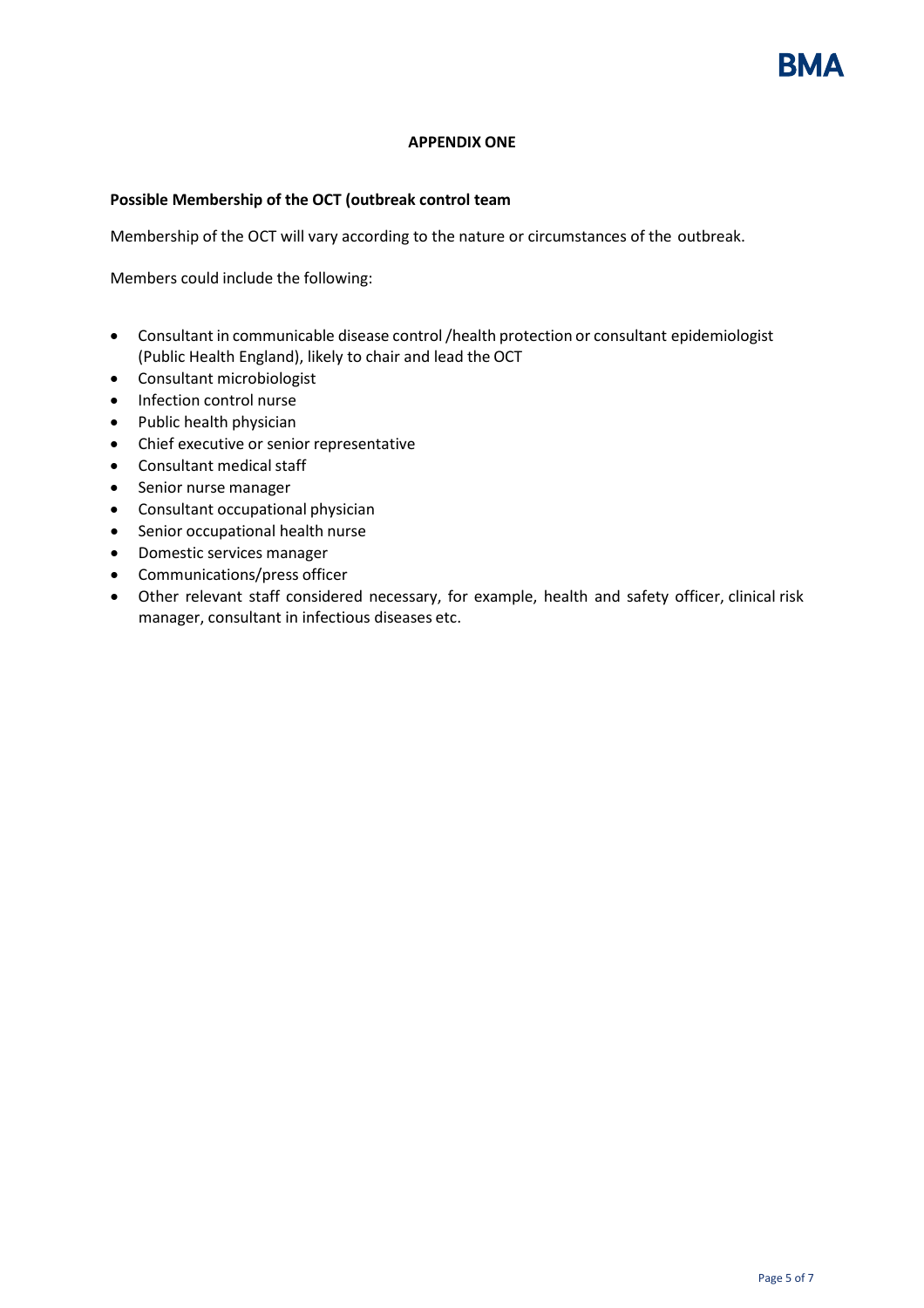#### **APPENDIX TWO**

#### **The Health and Safety at Work Act 1974**

**Section 2** - **The duty on employers related to employees -** 'An employer must ensure, as far as reasonably practicable, the health, safety and welfare of his employees'. There is a duty to provide information, instruction and training about health and safety

**Section 3 - Duties on employers to persons other than employees -** Applies to contractors on site, visitors to premises and applies to patients in a hospital

**Section 7 - Duties of employees - '**Employees must take reasonable care to protect the health and safety of themselves and others at work'. There is a duty on employees to cooperate and comply with management policies and procedures

## **The Management of Health and Safety at Work Regulations 1999**

**Regulation 3 -** Every employershall make a suitable and sufficient assessment of the risks to the health and safety of employees (and others not in employ if affected by his work practices, for example patients). If more than five employees the risk assessment must be recorded

**Risk assessment** is hazard identification and risk evaluation. Hazard = potential to cause harm (substances including microbiological hazards, machines, methods of work, work organisation). Risk = likelihood of harm from a particular hazard and should take into account the severity of consequences **Regulation 11** - Employers' duty to provide information, instruction and training about health and safety matters

## **The Control of Substances Hazardous to Health (COSHH) 2002 (asamended)**

**Regulation 2** - Definition of a substance hazardous to health is any substance that creates a hazard to the health of any person arising out of or in connection with work, which is under the control of the employer and includes any microorganism that creates a hazard to health, as well as chemicals, dusts or other hazardous substances

**Regulation 6 - Risk assessment** - An employer shall make a suitable and sufficient assessment of the risks to health of workers exposed to substances hazardous to health with a view to controlling those hazards and reducing risk

**Regulation 7 - Prevention or control of exposure -** Every employer shall ensure that the exposure of his employees, and those not in his employ, to hazardous substances is prevented, or where this is not reasonably practicable, adequately controlled

**Regulation 8 - Control measures, use and maintenance -** Employer should ensure proper use or application of control measures for example universal precautions, vaccination. Employee shouldmake proper use of control measures, for example universal precautions, vaccination

**Regulation 12 – Information, instruction and training** - Employer must provide employee with information, instruction and training about the risks to health created by the exposure and about control measures